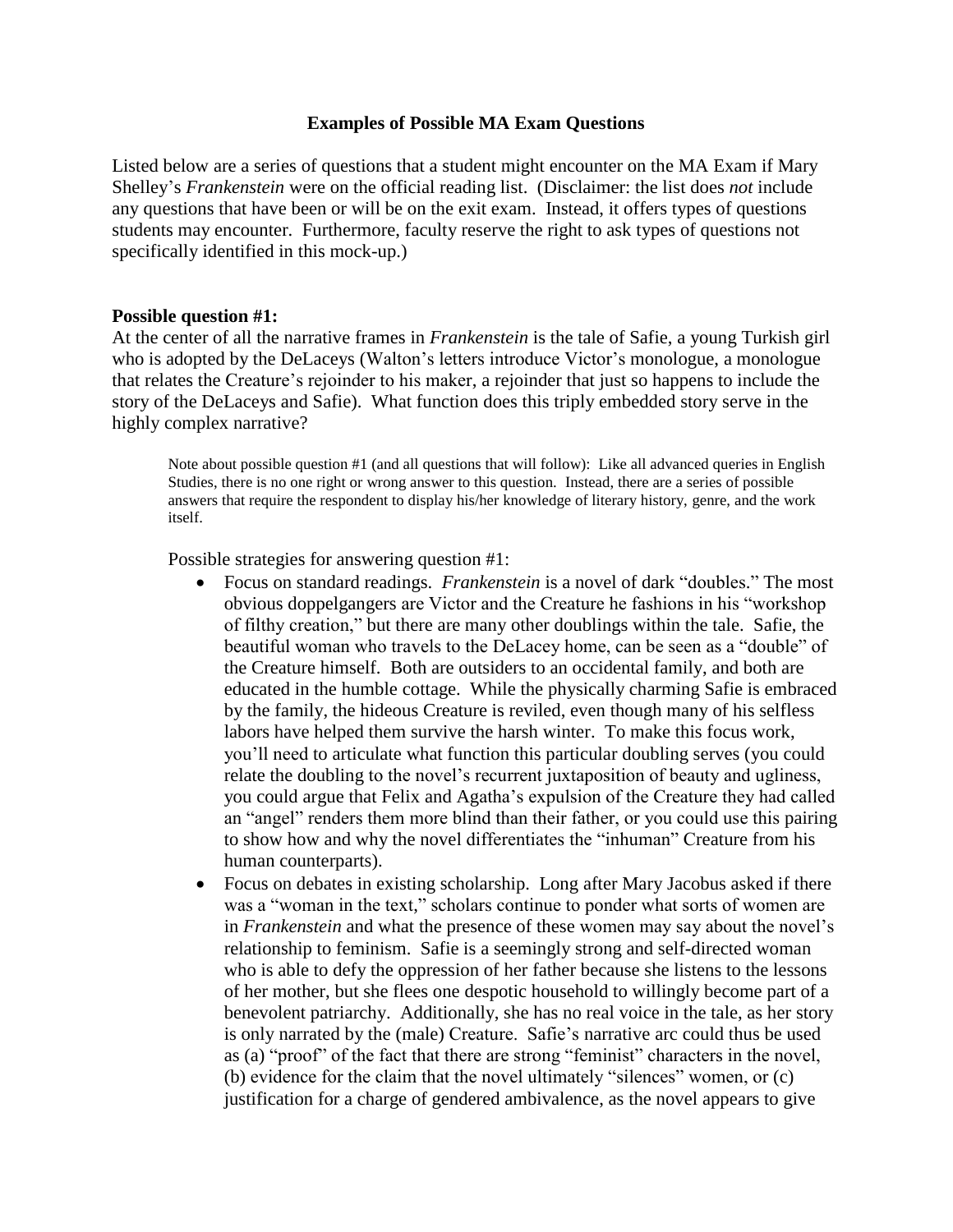women as much agency as it takes away. What would be important here is not the individual claim (a, b or c), but your support for it (support that would include at least an implicit definition of feminism and a discussion of other female characters within the novel).

- Focus on themes. *Frankenstein* may not officially be a bildungsroman, but it is deeply concerned with the role of education in personal formation. Victor is largely defined through his self-study, and the Creature is only able to become an autodidact after he attends to the language and history lessons the DeLaceys provide Safie. Last, but not least, Safie blossoms under the tutelage of the DeLaceys. To make an argument regarding theme, though, you'll have to explain what the recurrent presence of education and educational efforts means in the text. Remember that 'theme as topic' only applies to compositional essays. When you're dealing with creative texts, you need to discuss the implied ideas that are expressed in works, and these ideas are not evident in just a common topic or a list of points. Safie's story, therefore, doesn't exemplify the 'theme of education in *Frankenstein*' (there is no such theme because creative texts do not have main ideas); rather, Safie's story suggests that education should be a communal endeavor wherein people come together to achieve a common goal (and good). (The lone scholars wreck havoc on the world whereas Safie is comfortably assimilated into her new family.) Looked at another way, Safie's story also suggests the superiority of western culture in regards to female education. Safie's mother taught her daughter to expect more than the harem, and the DeLaceys offer their adopted daughter all the information they possess in order to make her a more suitable helpmeet for Felix. (Bonus points if you note the thematic parallels between Shelley's tale of despotism thwarted and her own mother's arguments in favor of female education in *Vindication of the Rights of Woman*.)
- Focus on generic conventions. The Gothic novel (note: Gothic is the mode, novel is the genre) is at least partially typified by frame narratives, so the embedded story could be explained by modal or generic constraints alone. Such a claim could argue that the particular story of Safie doesn't have to mean any one thing in particular, as the Gothic tends to rely on a "Russian doll" (or "Chinese box" chose whichever metaphor suits you) structure where stories are piled on top of one another, often to the point of narrative exhaustion. What matters is not so much the "exhausted" story itself but the fact that there is a tale that ultimately defies full explanation or documentation. Most Gothics convey this narrative exhaustion in and through crumbling documents that cannot be deciphered, but the proffered letters, that are never read or transcribed, could serve the same function here. We get Safie's story, but only as it is narrated by the Creature to Frankenstein—the actual "proof" of her tale is forever out of reach, so, one could argue, it is ultimately unable to be fully related in the novel. To make this argument work, you'll need to offer many more characteristics of the Gothic that *Frankenstein* embodies to "prove" that the novel fits in this mode. Once you've secured that, you can then convincingly claim that the story doesn't have to "mean" one thing in particular—it is just a nod to formal conventions.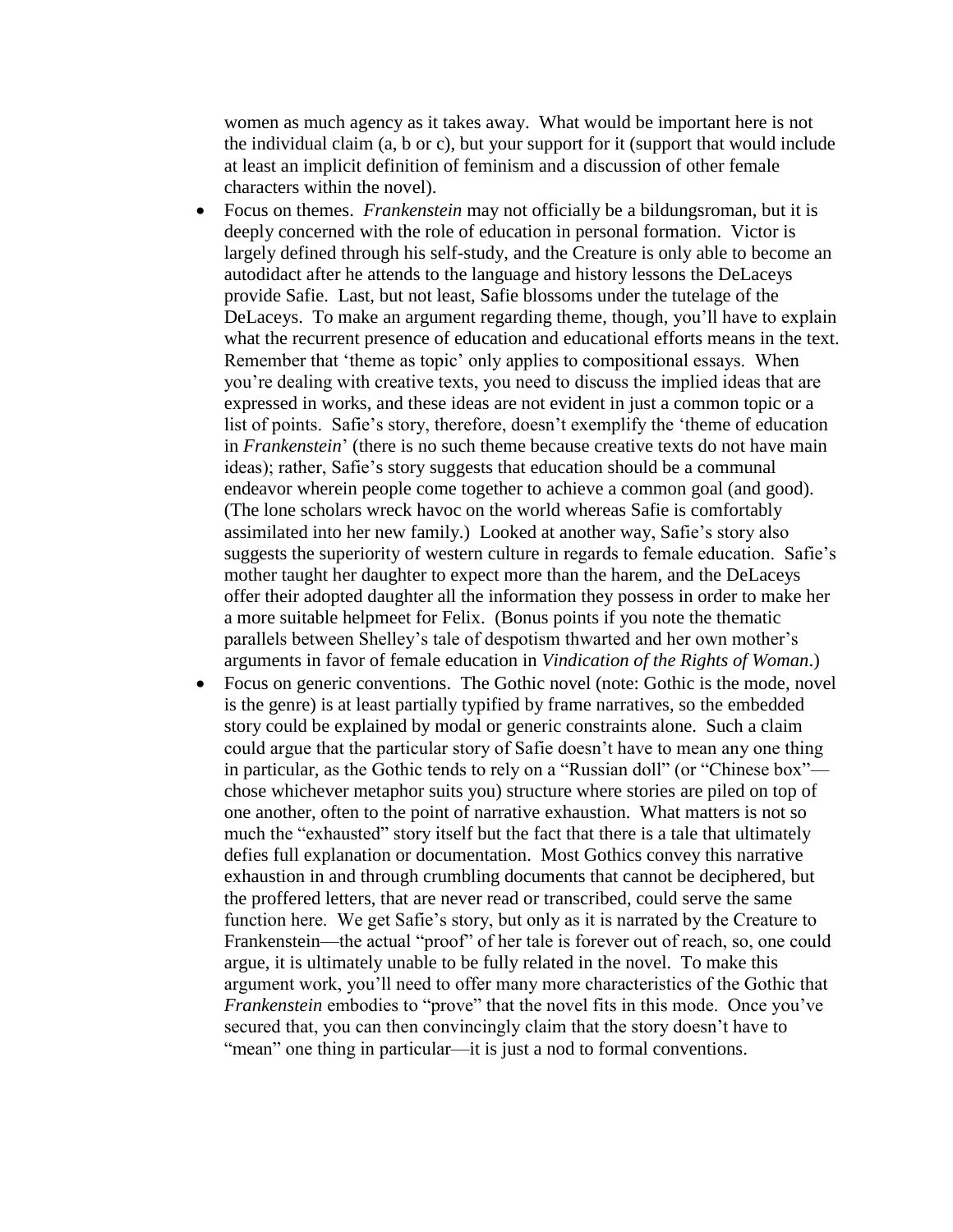## **Possible question #2**

In an admittedly dense reading of *Frankenstein*, Scott Juengel contends that the "portrait—at once the instrument and aim of physiognomic perception—comes to herald death in Shelley's text, thereby suggesting a metonymic connection between image and corpse, a connection realized in a creature born of dead flesh" (356). Focusing on the two specific portraits of Caroline Frankenstein mentioned in the novel (the large painting commissioned by Alphonse Frankenstein and the miniature in the locket), make a case for or against Juengel's argument.

Note about question #2: Like possible question #1, this question is open-ended. The specific form of the query, though, limits possible answers to one of two varieties—"yes, I agree" or "no, I do not." When you are posed with such a question, make sure that you address the specific query and tailor your response to the criticism quoted in the question itself.

Note #2 about question #2: Questions that ask students about specific critics, important articles, or contested definitions will always provide the necessary context for the query within the question itself. Notice, for example, that you do not have to be familiar with Juengel's article overall to be able to answer this question. What matters here is not your familiarity with the critic, but your ability to accurately read the question and provide an argumentative response to it.

Possible strategies for answering question #2:

- Argue for the claim. The miniature portrait "heralds death" in two ways—(1) it signals William's demise (we only hear that he carried the locket with his mother's portrait everywhere when he is missing), and (2) it secures Justine's fatal punishment (she's charged with killing the boy because the locket was found on her). The large portrait, though, is less obvious. You need to tell your reader that the portrait is a romanticized reconceptualization of Caroline's life immediately before her father's death (and her rescue by Alphonse Frankenstein), so it is an eternal reminder that death is coming to Caroline's family.
- Argue against the claim. The miniature portrait is only one piece of evidence that indicts Justine. Justine proclaims her own guilt and argues that she has destroyed the child because she did not protect him. She was therefore not killed as a result of the fatal locket alone. Additionally, the large portrait of Caroline does not herald death. Her father is dead when it is painted (so it retroactively records rather than heralds his death), and the particulars of the scene do not exactly spell out how she will die. Furthermore, it is not clear how a memorial of her father's death can also serve as a precursor of her own, as she did not die in the same situation as her father.

### **Possible question #3:**

Like Wordsworth's and Coleridge's *Lyrical Ballads*, *Frankenstein* was produced during the Romantic era in British literature. What Romantic characteristics does the novel share with Wordsworth's and Coleridge's poetic collection?

Note for possible question #3: Be prepared to discuss works on the reading list in relation to one another. Note which works are produced during the same literary period, look for similarities in genre and mode, and mark any potential overlap in theme. As this question shows, *Frankenstein* can be linked to *Lyrical Ballads* via literary period. As an exemplar of the type of English novel that was produced before the advent of realism, it can be compared/contrasted with Eliot's realistic *Middlemarch*, and as an embodiment